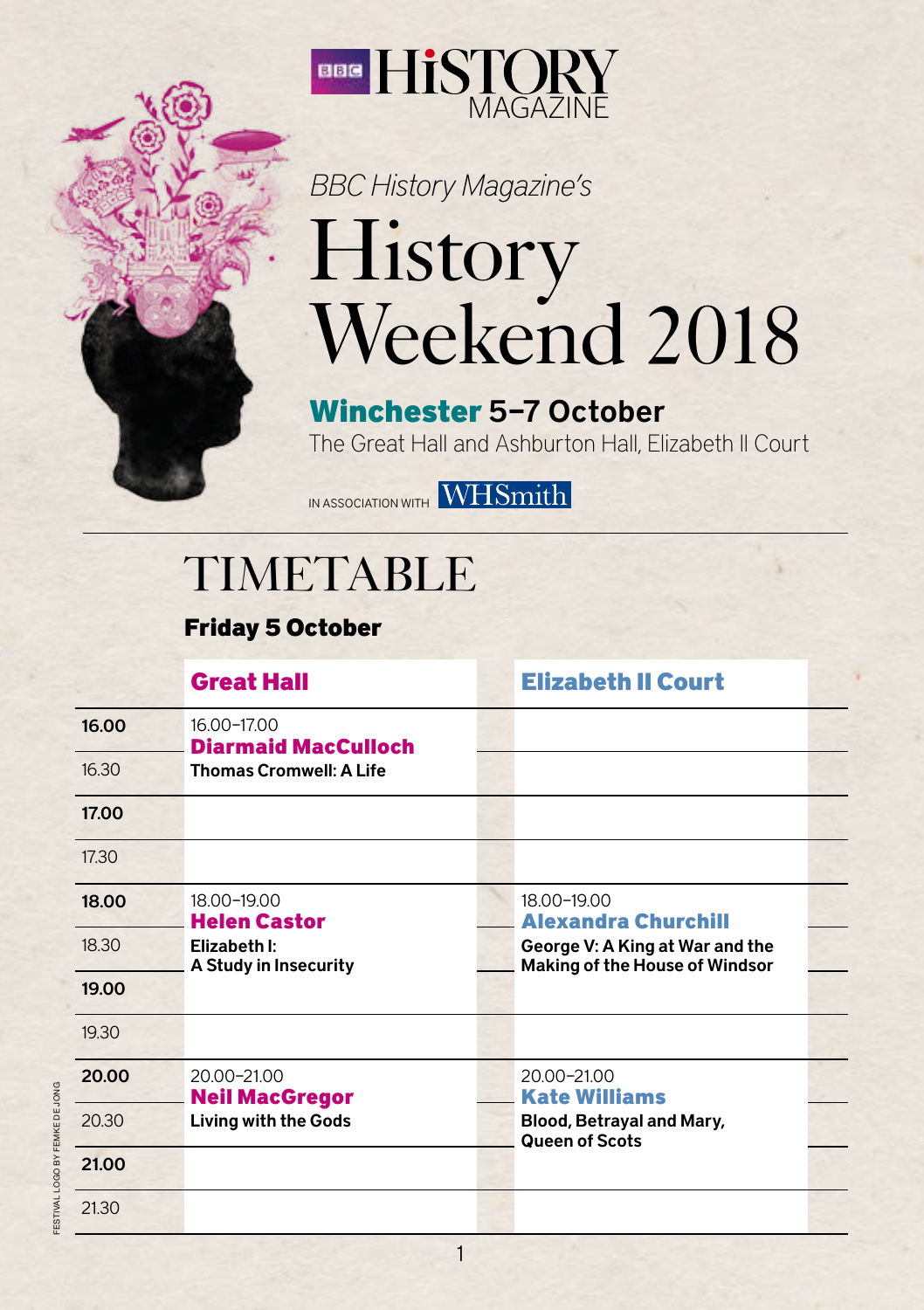|       | <b>Saturday 6 October</b>                                                         | $H_F$ = HISTORY FRINGE (15 minute talks) |                                                                 |           |
|-------|-----------------------------------------------------------------------------------|------------------------------------------|-----------------------------------------------------------------|-----------|
|       | <b>Great Hall</b>                                                                 |                                          | <b>Elizabeth II Court</b>                                       |           |
| 10.00 | 10.00-11.00<br><b>Michael Hicks</b><br><b>Richard III: Foresight and Strategy</b> |                                          | 10.00-11.00<br><b>Ellie Woodacre</b>                            |           |
| 10.30 |                                                                                   |                                          | <b>Medieval Queens: Ruling Women</b><br>in a 'Man's World'      |           |
| 11.00 |                                                                                   |                                          |                                                                 | HF        |
| 11.30 | $11.30 - 12.30$<br>Alison Weir                                                    |                                          | $11.30 - 12.30$<br><b>Sarah Churchwell</b>                      |           |
| 12.00 | Jane Seymour: The Haunted Queen                                                   |                                          | The Dark Story of America First                                 |           |
| 12.30 |                                                                                   |                                          |                                                                 |           |
| 13.00 |                                                                                   |                                          |                                                                 |           |
| 13.30 | 13.30-14.30<br><b>Suzannah Lipscomb</b>                                           |                                          | 13.30-14.30<br><b>Fern Riddell</b>                              | HF.       |
| 14.00 | Witchcraft                                                                        |                                          | Activist. Arsonist. Suffragette:<br>The Life of Kitty Marion    |           |
| 14.30 |                                                                                   |                                          |                                                                 |           |
| 15.00 | 15.00-16.00<br><b>Marc Morris</b>                                                 |                                          | 15.00-16.00<br><b>Ryan Lavelle</b>                              | HF.       |
| 15.30 | Castles in Britain, 1066-1500                                                     |                                          | The Death of Cnut the Great and<br>the End of the Viking Empire |           |
| 16.00 |                                                                                   |                                          |                                                                 |           |
| 16.30 | 16.30-17.30<br><b>Lucy Worsley</b>                                                |                                          | 16.30-17.30<br><b>Guy de la Bédoyère</b>                        |           |
| 17.00 | Queen Victoria: Daughter, Wife,<br>Mother, Widow                                  |                                          | Domina: The Women Who Made<br><b>Imperial Rome</b>              | <b>HF</b> |
| 17.30 |                                                                                   |                                          |                                                                 |           |
| 18.00 | 18.00-19.00<br><b>Dan Jones and</b>                                               |                                          | 18.00-19.00<br><b>Max Hastings</b>                              |           |
| 18.30 | Marina Amaral                                                                     |                                          | Vietnam: An Epic Tragedy 1945-75                                |           |
| 19.00 | The Colour of Time: A New History<br>of the Modern World                          |                                          |                                                                 |           |
| 19.30 | 19.30-20.30<br><b>Tracy Borman</b>                                                |                                          | 19.30-20.30<br><b>Sam Willis and</b>                            |           |
| 20.00 | James I and the Gunpowder Plot                                                    |                                          | <b>James Daybell</b>                                            |           |
| 20.30 |                                                                                   |                                          | <b>Histories of the Unexpected</b>                              |           |
| 21.00 | 21.00-22.00<br><b>Bernard Cornwell</b>                                            |                                          |                                                                 |           |
| 21.30 | In Conversation on the Making<br>of England                                       |                                          |                                                                 |           |